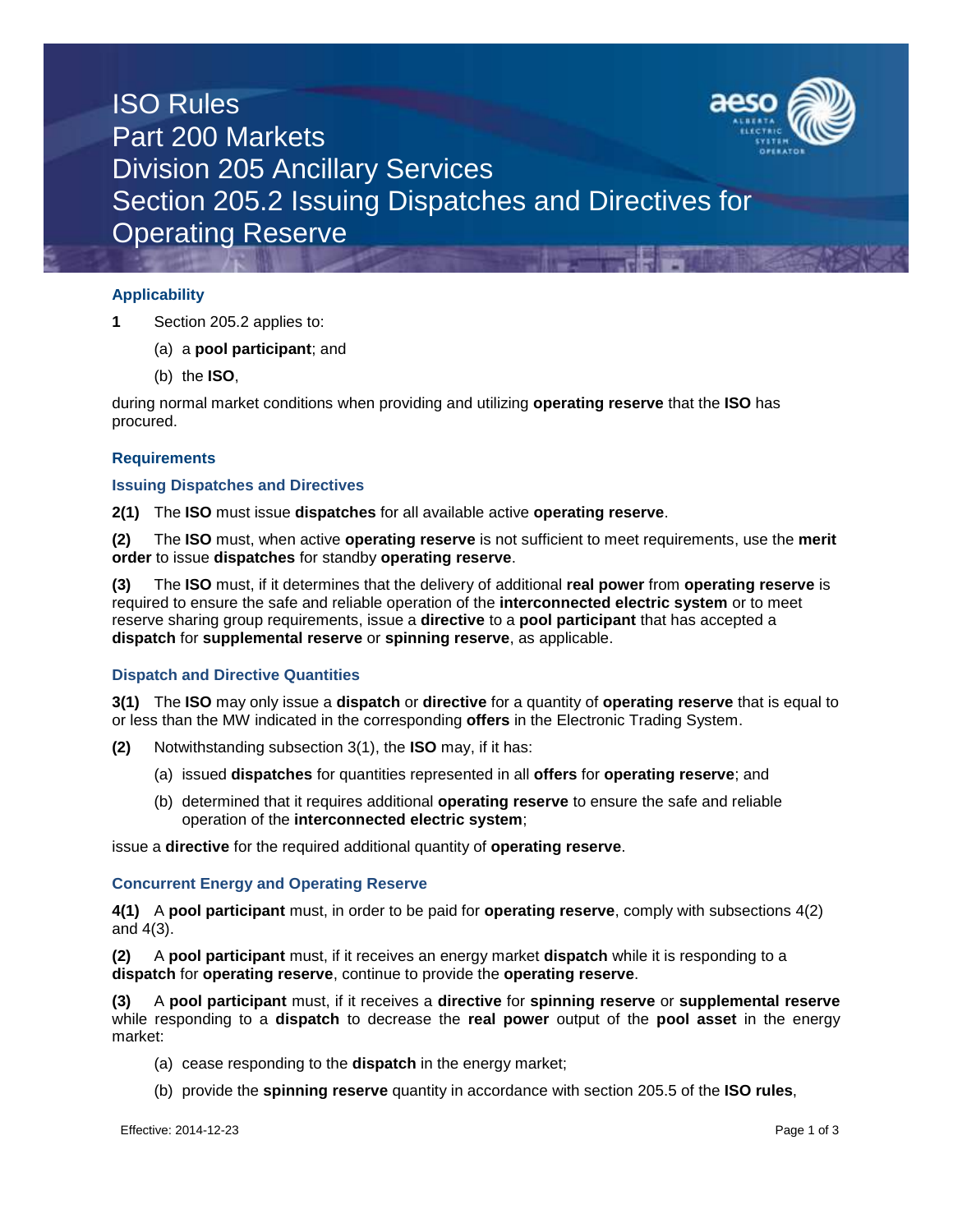

## ISO Rules Part 200 Markets Division 205 Ancillary Services Section 205.2 Issuing Dispatches and Directives for Operating Reserve

*Spinning Reserve Technical Requirements and Performance Standards* or the **supplemental reserve** quantity in accordance with section 205.6 of the **ISO rules**, *Supplemental Reserve Technical Requirements and Performance Standards*, as applicable; and

(c) commence or resume response to the **dispatch** in the energy market fifteen (15) minutes after the receipt of the **directive** for **spinning reserve** or **supplemental reserve**.

**(4)** A **pool participant** must, if it receives a **directive** for **spinning reserve** or **supplemental reserve** while responding to a **dispatch** to increase the **real power** output of the **pool asset** in the energy market:

- (a) provide the **spinning reserve** quantity in accordance with section 205.5 of the **ISO rules**, *Spinning Reserve Technical Requirements and Performance Standards* or the **supplemental reserve** quantity in accordance with section 205.6 of the **ISO rules**, *Supplemental Reserve Technical Requirements and Performance Standards*, as applicable; and
- (b) commence or resume the response to the **dispatch** in the energy market after first achieving the **spinning reserve** or **supplemental reserve** quantity.

**(5)** A **pool participant** must, if it receives a **dispatch** to decrease the **real power** output of the **pool asset** any time after a **directive** for **spinning reserve** or **supplemental reserve** and while the **directive** remains in effect:

- (a) not respond to the **dispatch** in the energy market for fifteen (15) minutes after receiving the **directive** for **spinning reserve** or **supplemental reserve**;
- (b) continue to provide the **spinning reserve** quantity in accordance with section 205.5 of the **ISO rules**, *Spinning Reserve Technical Requirements and Performance Standards* or the **supplemental reserve** quantity in accordance with section 205.6 of the **ISO rules**, *Supplemental Reserve Technical Requirements and Performance Standards*, as applicable; and
- (c) start responding to the **dispatch** in the energy market the later of fifteen (15) minutes after the receipt of the **directive** for **spinning reserve** or **supplemental reserve** or the time of the **dispatch**.

**(6)** A **pool participant** must, if it receives a **dispatch** to increase the **real power** output of the **pool asset** any time after a **directive** for **spinning reserve** or **supplemental reserve** and while the **directive** remains in effect:

- (a) continue to provide the **spinning reserve** quantity in accordance with section 205.5 of the **ISO rules**, *Spinning Reserve Technical Requirements and Performance Standards* or the **supplemental reserve** quantity in accordance with section 205.6 of the **ISO rules**, *Supplemental Reserve Technical Requirements and Performance Standards*, as applicable; and
- (b) start responding to the **dispatch** in the energy market after first achieving the **spinning reserve** or **supplemental reserve** quantity.

#### **Concurrent Transmission Must-Run and Operating Reserve**

**5(1)** A **pool participant** must, if it receives a **dispatch** for contracted **transmission must-run** while under a **dispatch** or **directive** for **operating reserve**, provide the **transmission must-run** and any